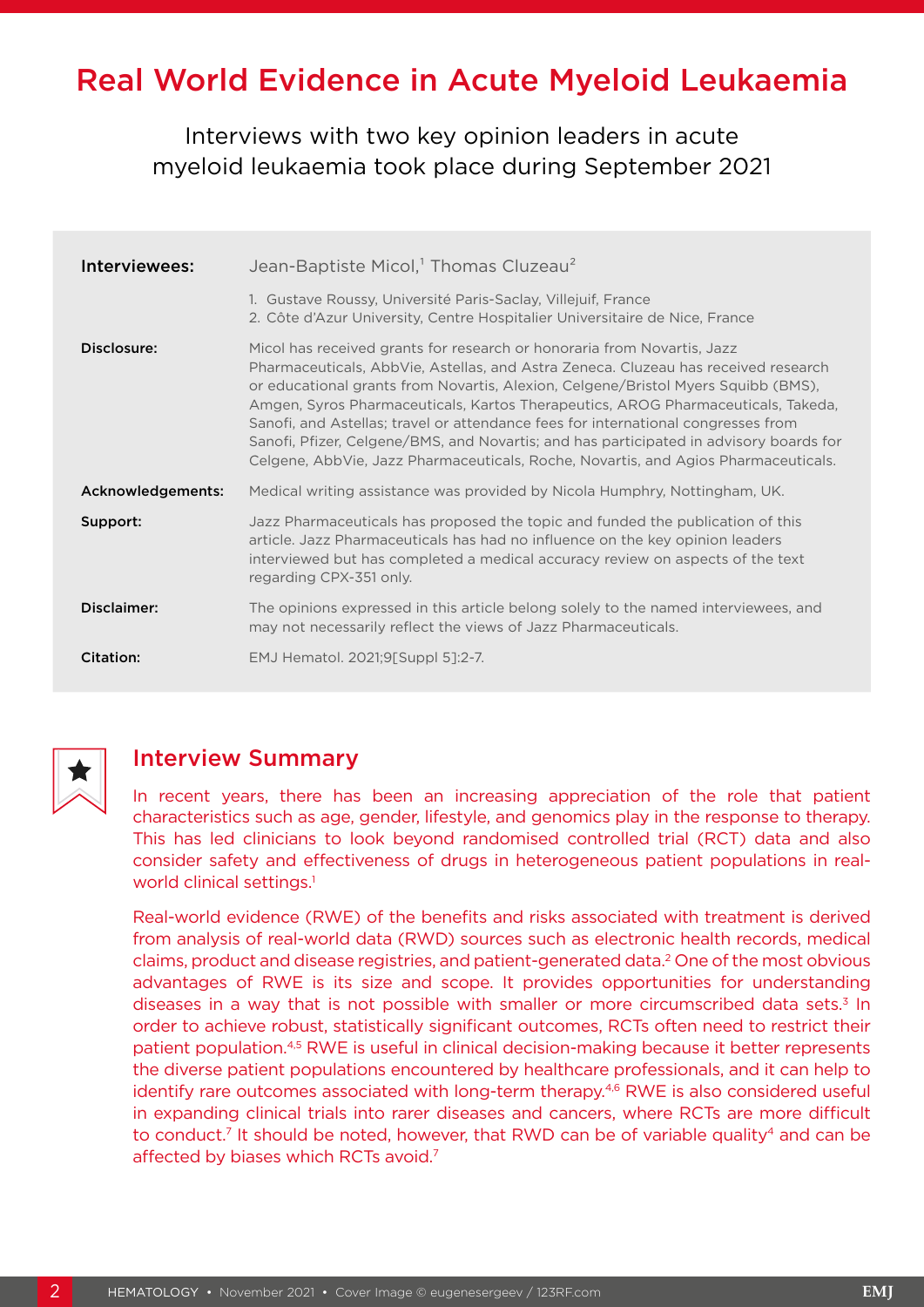Acute myeloid leukaemia (AML) is a highly heterogenous disease, and the efficacy and toxicity of pharmacological treatments varies between patients due to differences in cytogenetics, molecular aberrations, performance status, and comorbidities.<sup>8</sup>

In this interview, Jean-Baptiste Micol, a member of the Gustave Roussy Haematology Committee at the University of Paris-Saclay, France, and Thomas Cluzeau, University Hospital of Nice, France, share their views on RWE in AML. They describe the current limitations to treatment, and the differences they have observed between clinical trial results and the realworld population that they treat.

# CURRENT TREATMENT FOR ACUTE MYELOID LEUKAEMIA (EXCLUDING ACUTE PROMYELOCYTIC LEUKAEMIA)

Both Micol and Cluzeau confirmed that the best first-line treatment for newly diagnosed, young patients with AML is an intensive treatment that includes a form of induction therapy such as cytarabine with an anthracycline (daunorubicin or idarubicin), either in a 3+7 regimen or as CPX-351 (a combined formulation of cytarabine and daunorubicin), followed by consolidation treatments +/- allogeneic stem cell transplant. Micol explained that there are still limited additional options for first-line therapy, other than enrolling patients in clinical trials of new drugs.

While younger patients (<60 years) with AML are likely to be treated with high-intensity therapy for curative treatment, Micol stressed that in older patients (>60 years), treatment decisions depend upon the expected tolerance to intensive therapy versus the chance of achieving a complete response (CR). As an example, he explained that the 2-year survival rate after intensive therapy is less than 10% in patients with a *TP53* mutation, so if there is a risk that the patient would not be able to tolerate this treatment, then it is better to enrol them in a clinical trial rather than using a standard 3+7 regimen. Conversely, if the patient has 30% chance of survival at 2 years and they are likely to tolerate intensive therapy, then this is the treatment approach Micol would take. He explained that the choice of intensive chemotherapy in patients aged 70–75 years is dependent not only on the molecular/cytogenetic characteristics of the disease, but also the patients' performance status and comorbidities, because some patients can be relatively healthy at this age. Micol usually offers less-intensive therapies to patients over 75 years old; however,

these treatments are often palliative rather than potentially curative. Promisingly, a recent study has shown that combination therapy with new drugs may prolong survival in these patients.<sup>9</sup>

Micol also pointed out that, globally, patient preference is playing an increasing role in treatment decisions in AML. For example, patients might prefer to be treated at home rather than in the hospital, and with less intensive treatment. Micol does not feel that this is the case in France yet, but that with new drugs increasing the options for treatment, such as azacytidine as a lower-intensity therapy for older patients with AML,<sup>10</sup> patient preferences are likely to have an increasing impact.

#### TARGETED THERAPIES

Approximately 30% of patients with AML harbour mutations in the *FLT3* gene,<sup>11</sup> though Micol clarified that this mutation is slightly less common (25%) in his own cancer centre. He explained that a few years ago, the prognosis of patients with *FLT3* mutations was quite poor because these patients usually have higher white blood cell counts and are less likely to achieve a CR to therapy and are more likely to relapse compared to patients without an *FLT3* mutation, despite intensive treatment. However, although outcomes are still not favourable, Micol stressed that there are now better treatment options available, and Cluzeau noted that the development of haematological intensive care units has improved the early prognosis of these patients. Both Micol and Cluzeau regularly use a targeted therapy alongside 3+7 or CPX-351, such as an FMS-like tyrosine kinase 3 (FLT3) inhibitor or an isocitrate dehydrogenase (IDH) inhibitor (as part of a clinical trial) in patients with mutations in *FLT3* or *IDH*, respectively.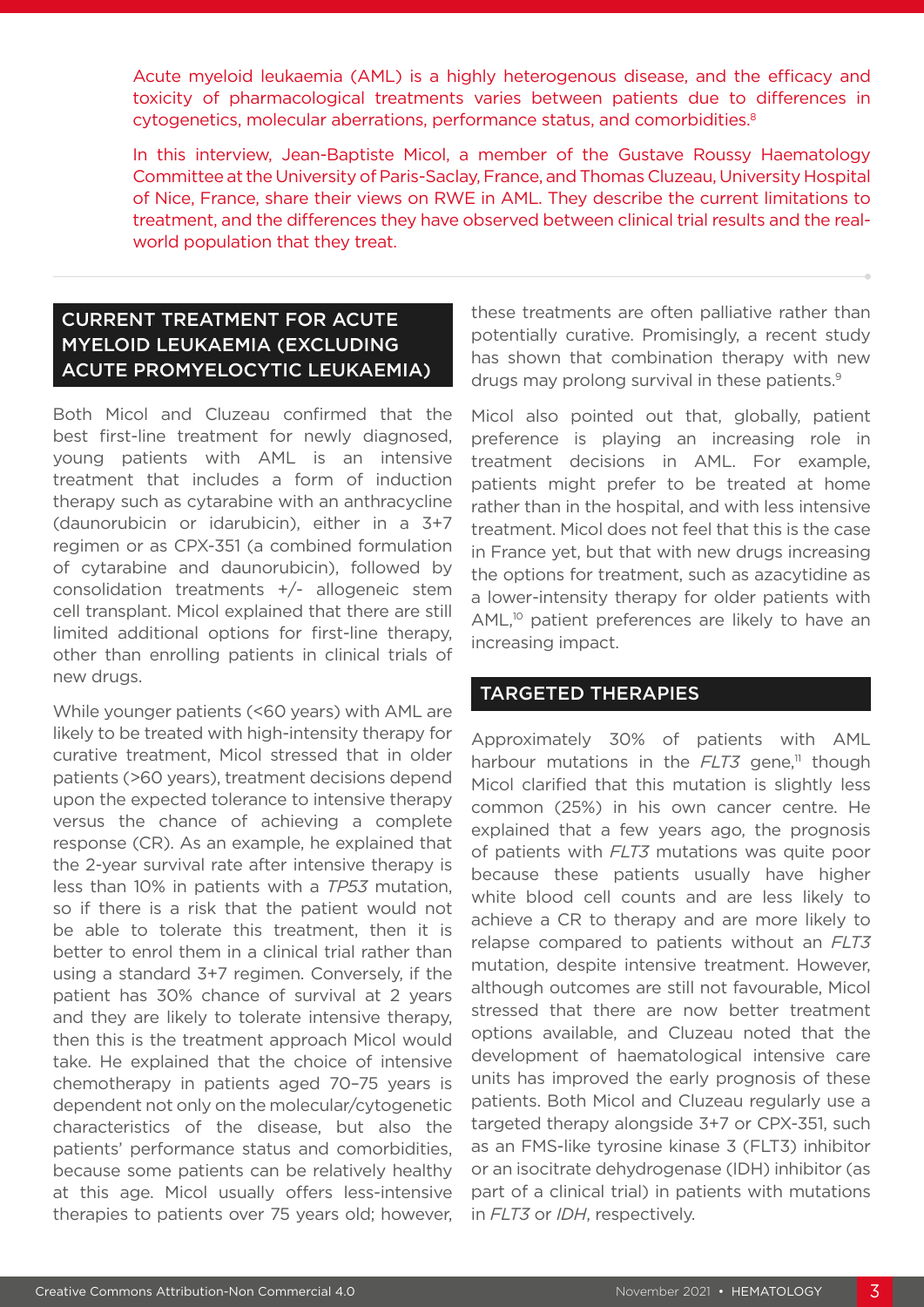Micol indicated that in France, several clinical trials have been conducted with gemtuzumab ozogamicin, a CD33 antibody conjugated to a cytotoxin, and the patients with the best responses seem to be those with activating signalling mutations (including *FLT3* mutations).12 *FLT3* inhibitors have also been shown to be effective in these patients such as midostaurin, crenolanib, and gilteritinib, and Micol emphasised that combining these targeted treatments with standard intensive chemotherapy improves outcomes.

For the last 20 years, advances in the management of treatment-related toxicity have been driving an increase in life expectancy for patients with AML. However, more recently, a lot of interesting new drugs have been developed and are being assessed in clinical trials, and Micol indicated that he tries to include his patients in these trials wherever possible to give them the best chance of survival. He emphasised that the initial design of clinical trials was very important, since drugs can only be developed and approved if they achieve the primary endpoint of a trial, even if they have been shown to have *in vitro* activity and potential clinical benefits.

### DIFFERENCES BETWEEN CLINICAL TRIAL DESIGNS AND THE REAL-WORLD SETTING

One of the differences between clinical trials and the real world, in Micol's view, is the follow-up time. Due to the urgent need for new treatments in AML, clinical trial data is published as quickly as possible, often with a limited follow-up period.

CR is an important predictor of overall survival and is an established early surrogate of longterm survival in clinical trials.<sup>13</sup> The International Working Group (IWG) criteria defines CR in AML as <5% myeloblasts in bone marrow, the absence of circulating blasts, haematologic recovery, and the absence of extramedullary disease.<sup>14</sup> However, clinical trials designed with an end point of CR may have limited power to detect real change in overall survival,<sup>5</sup> and since relapse after achieving CR is increasingly common with age, it may not be adequate as the sole predictor of long-term survival in older age groups.<sup>13</sup>

Micol stressed that sometimes this can make it difficult to compare clinical trial results with realworld results.

Other than the length of follow-up, Micol explained that whether we see a big difference between real-world results compared with clinical trials depends on the individual patients. For patients with the same characteristics as those in a trial, Micol feels that real-world results are similar; however, he admitted that this may be because his patients are commonly participants in clinical trials. He also emphasised that differences may depend on how you define a real-world population; his own 'real-world' differs from that of a secondary or tertiary care hospital, for example, because he is working at a specialist cancer centre that can provide advanced methodologies such as allogeneic stem cell transplant and participation in Phase I studies. Micol explained that the real-world population, and, therefore, the treatment results observed in different settings, may vary because staffing levels and available facilities can differ. Similarly, Cluzeau pointed out that medical centres that participate in clinical trials use a particularly rigorous approach to management and follow-up compared with centres that do not participate, yet outcomes from both types of centres are considered to be RWD.

Other studies have highlighted similar issues with the translation of clinical trial results into everyday practice. For example, the ACO-016 and DACO-017 studies showed a median time from first dose of decitabine to achieving CR was 4.0– 4.5 cycles of treatment, yet retrospective analysis of a Belgian AML registry showed that just 47% of patients actually receive this many cycles.<sup>15</sup> Likewise, a retrospective review of medical chart data across 10 countries found that >39% of patients with relapsed/refractory AML did not receive the treatment recommended by National Comprehensive Cancer Network (NCCN) guidelines, and substantial heterogeneity was observed in treatment patterns.<sup>16</sup> Some physicians have suggested that these differences may arise in part because trials evaluate outcomes that do not reflect real-world settings and concerns, and that they need to be developed with patients in mind.<sup>17</sup>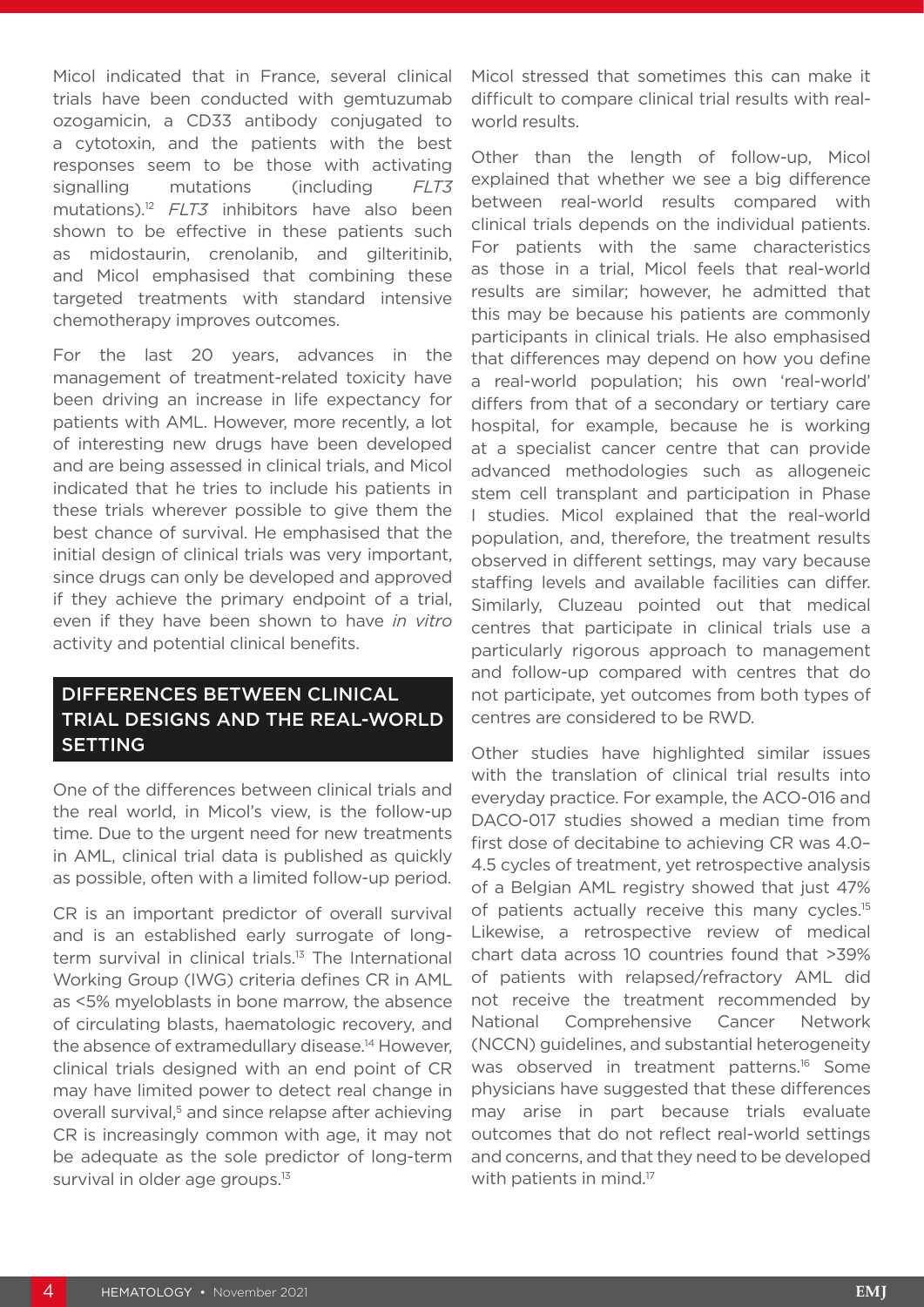# DIFFERENCES IN TREATMENT BETWEEN CLINICAL TRIALS AND THE REAL-WORLD SETTING

The restricted populations of clinical trials are rarely representative of the real world. For example, an Australian study compared the relevance of the trial population in the RATIFY study<sup>18</sup> with real-world practice among patients with *FLT3*-mutant AML between 2010 and 2015. Chua et al. noted that the upper age limit for recruitment to RATIFY was 59 years, yet almost 29% of patients were aged between 60 years and 65 years in the real-world cohort.<sup>19</sup> Similarly, a real-world study of the efficacy and toxicity of CPX-351 in patients with AML noted that patients in the real-world population had multiple comorbidities, including concomitant active neoplasms, which would likely have excluded them from Phase II-III trials.<sup>8</sup>

The importance of assessing the performance of new drugs in routine clinical practice, rather than relying solely on clinical trial data, can be demonstrated by findings from comparisons of RWD and clinical trial data. Many studies have been able to confirm that new drugs are efficacious in a broader real-world population, including two retrospective analyses of CPX-351 treatment in France and Italy, which confirmed the efficacy and safety of this drug in patients with therapy-related AML or AML with myelodysplasia-related changes (AML-MRC) in a real-world setting.<sup>8,20</sup> Similarly, RWD have confirmed the efficacy and acceptable safety profile of decitabine in elderly patients with AML, who are unsuitable for intensive chemotherapy.<sup>21</sup> and the efficacy and safety of decitabine has also been confirmed using RWD from the Belgian AML registry.<sup>15</sup> In addition, azacitidine has been shown to be just as effective as first-line therapy in patients with AML in Australian clinical practice as it is in the more stringent populations of clinical trials.22 However, other studies have found that results from clinical trials are not reflected in realworld clinical practice. For example, although clinical trials have reported positive data for the 3+7 treatment regimen in patients aged ≥60 years, such as a 4-week mortality rate of 11–12%, a study based on RWD demonstrated a 4-week mortality rate of 27-50%.<sup>23</sup>

# TREATMENT OF PATIENT SUBGROUPS COMMONLY EXCLUDED FROM CLINICAL TRIALS

Micol agreed that there are subsets of patients with AML who would generally not be included in clinical trials. For example, in his cancer centre, he sees a large proportion of patients with therapyrelated AML, of whom approximately onethird have an active cancer and are, therefore, usually excluded from clinical trials. However, he explained that these patients might have prostate cancer or thyroid cancer but still have a good performance status and a long lifeexpectancy, and in this case, he would usually treat them with drugs shown to be effective for other patients in clinical trials. Micol emphasised that because these patients have a history of other treatments, and may be receiving current treatment, he would expect efficacy results to be slightly lower than observed in the trials. However, he feels that since these new treatments are still an improvement on those previously available, they still provide a therapeutic advantage to these patients.

Many of Micol's patients carry a *TP53* mutation, and he explained that their life expectancy is very poor. He feels that there is an urgent need for new drugs in this population; however, although potential treatments are currently being assessed, about half of his patients are excluded from the clinical trials.

Micol also emphasised that it can be very difficult to conduct Phase III trials with new drugs for rare diseases such as blastic plasmacytoid dendriticcell neoplasms, an extremely rare disease with a dismal outcome. Therefore, he will sometimes treat such patients off-label with drugs that have shown promising results in preclinical trials.<sup>24</sup>

#### WHAT HAPPENS WHEN A CLINICAL TRIAL ENDS?

Both Micol and Cluzeau stressed that they would not modify a patient's therapy substantially when the clinical trial they have been participating in ends. Micol clarified that he would make the same decisions regarding treatment modification or discontinuation whether a patient is in a clinical trial or not. If an issue such as toxicity occurs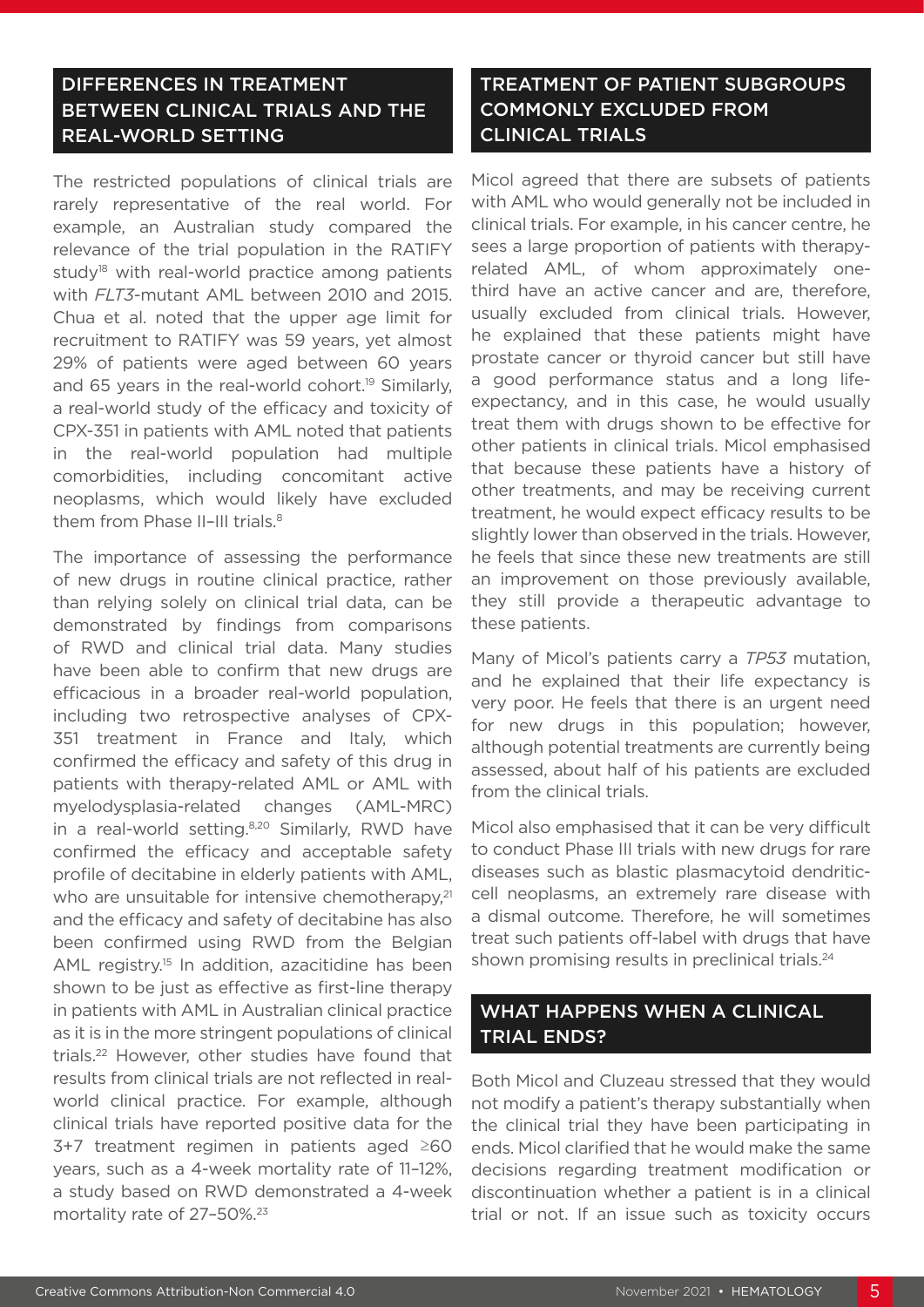during a trial, which might make it difficult for the patient to continue with treatment, he explained that it is usually possible to request an in-trial modification.

Micol added that the way in which a patient is followed up might change after the trial ends; for example, clinical trials in AML sometimes include bone marrow evaluations, and the frequency of these might decrease. He also explained that one situation where he would consider a post-trial modification to a patient's treatment would be if new treatment recommendations are published either during or after the clinical trial.

Micol felt that patients with AML generally want to be treated, regardless of whether they are participating in a clinical trial. However, he admitted that, for outpatients, there is a risk that if a trial includes regular visits at hospital, and this is later reduced, then this might impact treatment adherence. Provided there is adequate interaction between healthcare professionals and patients, Micol believes that this should not be a problem.

#### WHAT ABOUT FUNDING FOR DRUGS IN CLINICAL TRIALS VERSUS THE REAL-WORLD?

Clinical trials are often funded commercially but, in the real world, a country's health service or a patient's insurance company needs to pay for the treatment. Although Cluzeau feels that this issue has no impact on his treatment choices, Micol explained that it could present a problem in certain cases. The French healthcare system is based on a social insurance model, so patients do not pay for the treatment themselves. However, Micol pointed out that this means that if a drug is associated with a high cost for the community, it might not be approved for reimbursement. He explained that the U.S. Food and Drug Administration (FDA) or European Medicines Agency (EMA) may have approved many new drugs for AML, but there are comparatively few approvals to reimburse them in France. This means that a patient might be able to receive a new drug through a clinical trial, but when the trial ends, the same drug might not be available in the 'real world'. Micol provided the example of CPX-351, which is approved for use in France, but not for reimbursement; if a clinician wants to prescribe it then the hospital needs to find a way to pay for it. Depending on the availability of funds, some hospitals may be able to afford it, and some may not.

#### **CONCLUSION**

What is evident from the insights of these two key opinion leaders is that new drugs and supporting clinical trial evidence are greatly welcomed in the field of AML to give patients the best chance of survival. With a strong need for more effective treatments, clinical trials in AML often focus on short-term follow-ups rather than longterm survival. This, in addition to the broader treatment population with more comorbidities, prior treatment, and lower performance status in the real world, contributes to the disconnect between clinical trial results and real-world evidence. In this setting, clinicians aim to enrol their patients in clinical trials wherever possible, and they may use drugs off-licence in patients that are excluded from trials.

Because of the increasing pressure on regulatory agencies to replicate clinical trial results in clinical practice,<sup>22</sup> the EMA intends to expand the use of patient registries to support regulatory decisionmaking,25 and the FDA has created a framework to evaluate RWE for the same purpose.<sup>2</sup> Some approaches to the inclusion of RWE in clinical evaluations include pragmatic trial designs, which have elements that resemble routine clinical practice or that compare treatments in a real-world setting, and hybrid designs, which have elements that collect and analyse RWD.2,3,26 For example, the Austrian Azacitidine Registry established a platform to document the off-label use of azacytidine even before the AZA-AML-001 clinical trial was initiated, reflecting the lack of alternative treatments and the promising data in high-risk patient groups.<sup>22</sup>